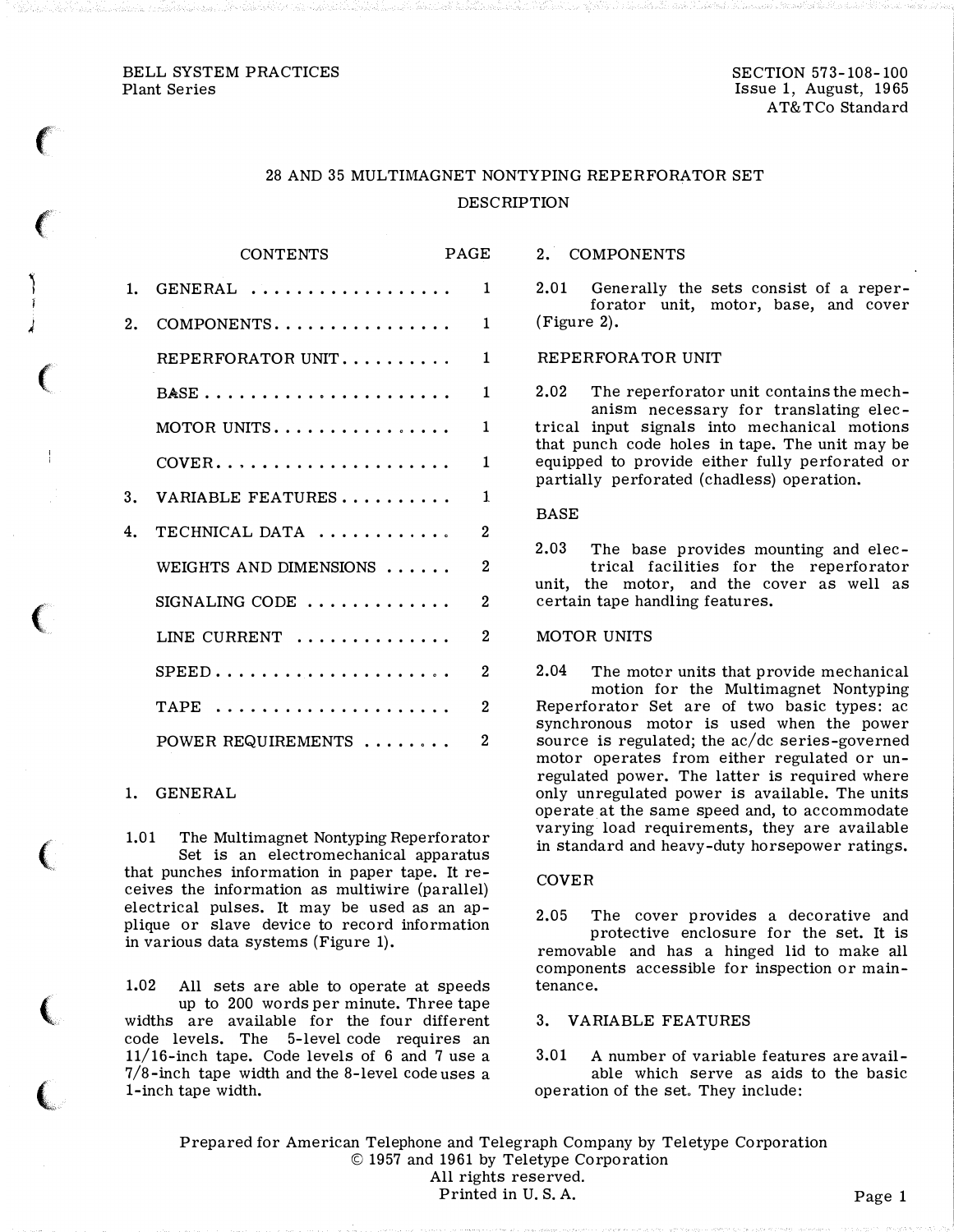

Figure 1 - Multimagnet Nontyping Reperforator Set

(a) Verifying reader which reads the tape as it leaves the punch unit for error detection.

(b) Tape feed-out mechanism which enables the unit to feed out blank code combinations as long as a pushbutton is actuated.

- (c) Auxiliary contacts which provide a variety of external control functions.
- (d) A tape winder which provides storage of tape perforated by the set. Includes a taut tape switch.

# 4. TECHNICAL DATA

### WEIGHTS AND DIMENSIONS

|                                        |  |  |  |  |  |  |  |  | Width $\ldots \ldots \ldots \ldots \ldots \ldots 15-1/2$ inches |
|----------------------------------------|--|--|--|--|--|--|--|--|-----------------------------------------------------------------|
|                                        |  |  |  |  |  |  |  |  | Depth $\ldots \ldots \ldots \ldots \ldots \ldots 10-7/8$ inches |
|                                        |  |  |  |  |  |  |  |  | Height 9-3/4 inches                                             |
| Weight $\dots \dots \dots \dots \dots$ |  |  |  |  |  |  |  |  | 24 pounds                                                       |

SIGNALING CODE ... Multiwire, five to eight intelligence levels

,,

'')· <sup>w</sup>

.J

**Just all and the contract of the contract of the contract of the contract of the contract of the contract of the contract of the contract of the contract of the contract of the contract of the contract of the contract of**  $\sim$ 

LINE CURRENT.  $\ldots$  0.065 or 0.100 ampere SPEED  $\dots \dots \dots \dots \dots 364$  opm (60 wpm) 455 opm (75 wpm) 600 opm ( 100 wpm) (optional speed) 1200 opm (200 wpm)

## TAPE

Type ........... Standard communications Width  $\dots \dots$  11/16-inch for 5-level code 7/8-inch for &-and 7-level code l-inch for 8-level code Code perforations ...... Chadless or fully perforated Characters or feed holes per inch.  $\dots$  . 10

POWER REQUIREMENTS . . . . . 115 volts ac. single phase, 60 cycles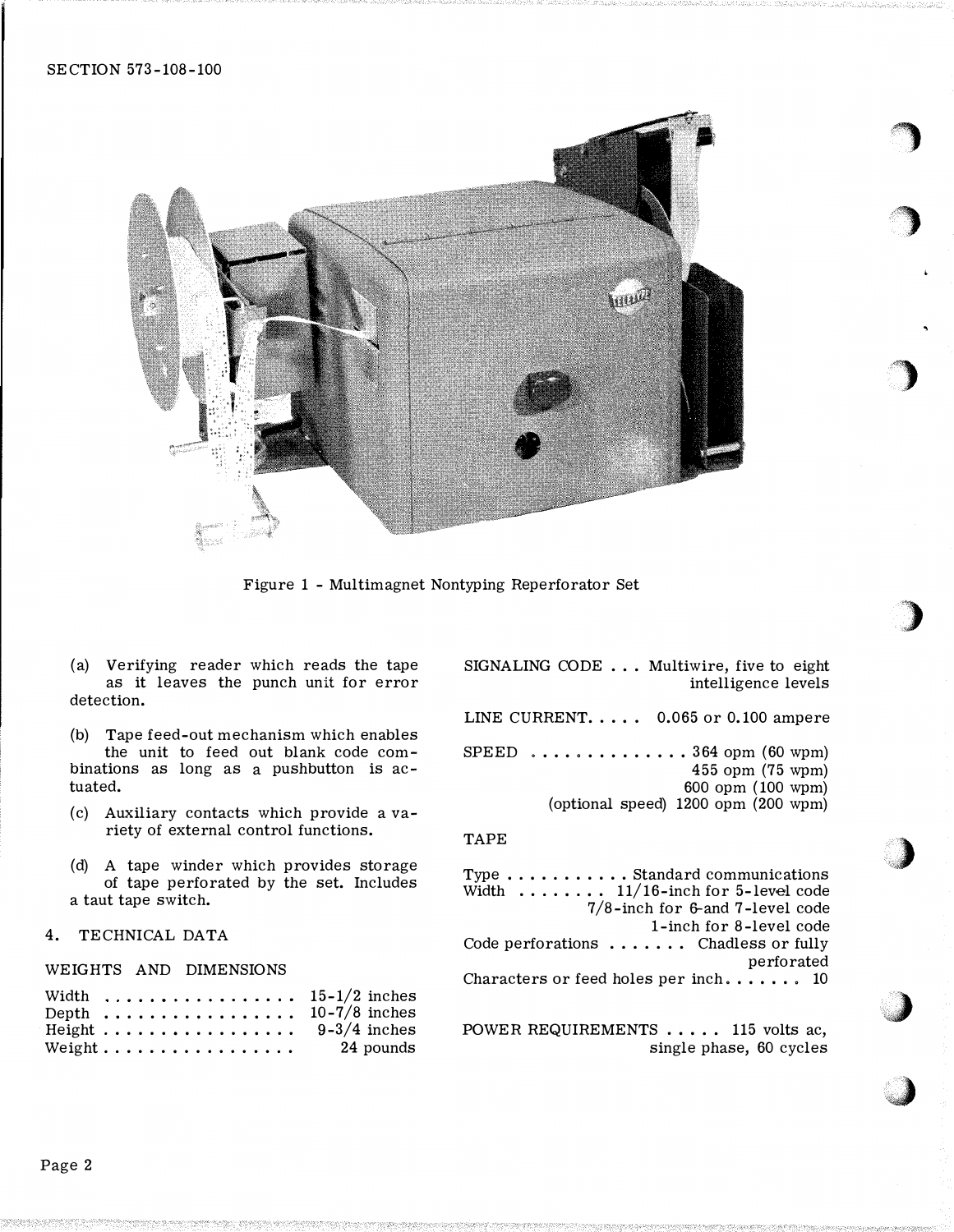

<sup>f</sup>

 $\epsilon$ 

€

€

 $\sim$  (  $\sim$   $\sim$   $\sim$   $\sim$   $\sim$   $\sim$ 

 $\left($ 

í

line and the control of the con-

 $\overline{\mathbf{C}}$ 

Figure 2 - Multimagnet Nontyping Reperforator Set Without Cover